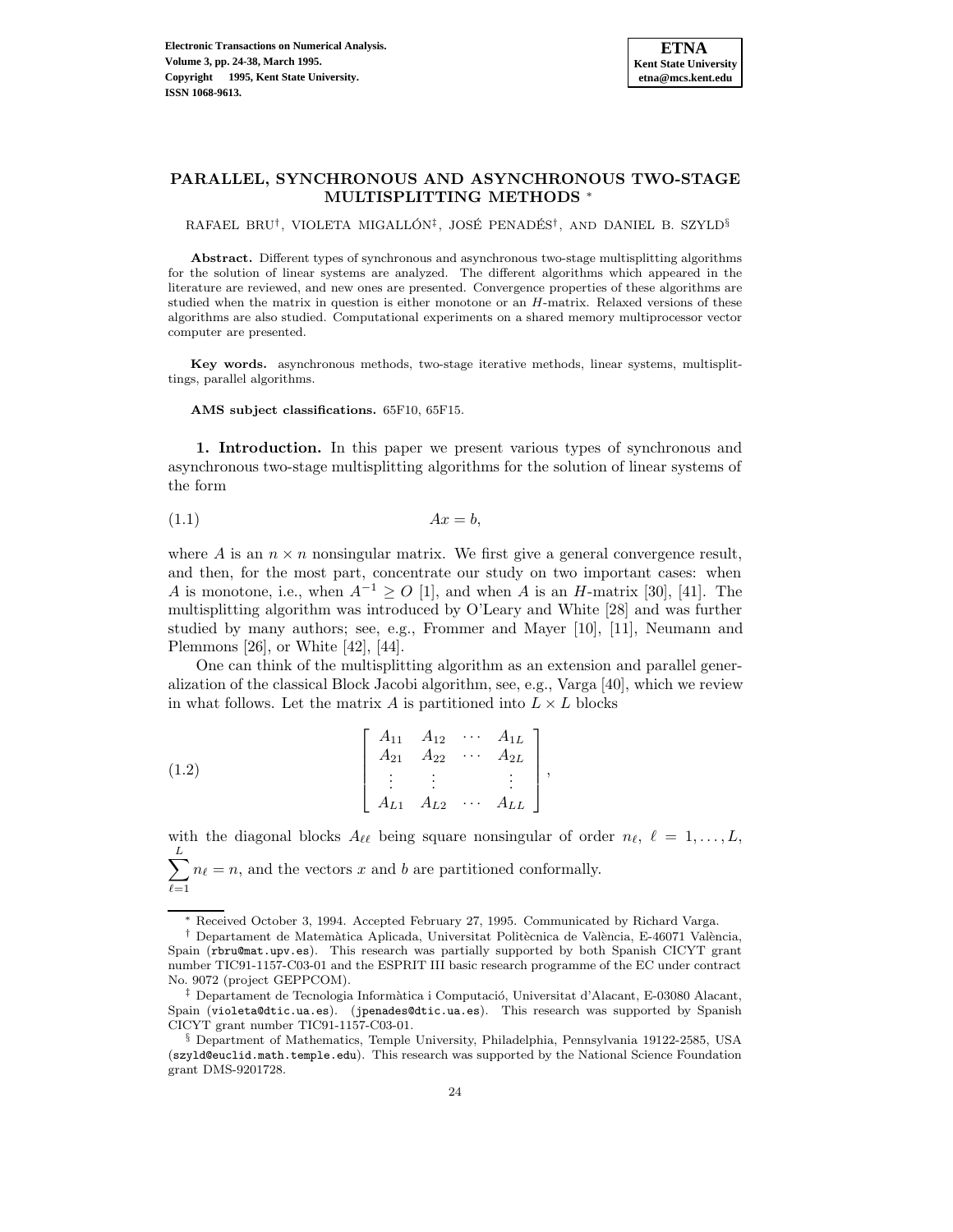Bru, Migallón, Penadés and Szyld 25

ALGORITHM 1. (BLOCK JACOBI). Given the initial vector  $x_0^T = [(x_0^{(1)})^T, \ldots, (x_0^{(L)})^T]$ .

(1.3) For 
$$
i = 1, 2, ...
$$
, until convergence.  
\nFor  $\ell = 1$  to L  
\n
$$
A_{\ell\ell} x_i^{(\ell)} = b^{(\ell)} - \sum_{k=1, k \neq \ell}^{L} A_{\ell k} x_{i-1}^{(k)}.
$$

Each system (1.3) can be solved in parallel by a different processor of a parallel computer, and the vector iterate at each step is

$$
x_i^T = [(x_i^{(1)})^T, (x_i^{(2)})^T, \dots, (x_i^{(L)})^T].
$$

The multisplitting algorithm [28] consists of having a collection of splittings

$$
(1.4) \t\t A = M_{\ell} - N_{\ell}, \quad \ell = 1, \ldots, L,
$$

and diagonal nonnegative weighting matrices  $E_\ell$  which add to the identity, and performing the following algorithm.

ALGORITHM 2. (MULTISPLITTING). Given the initial vector  $x_0$ .

For  $i = 1, 2, \ldots$ , until convergence.

For 
$$
\ell = 1
$$
 to L

$$
(1.5) \t\t M_{\ell}y_{\ell} = N_{\ell}x_{i-1} + b
$$

$$
(1.6) \t\t\t x_i = \sum_{\ell=1}^{n} E_{\ell} y_{\ell}.
$$

As it can be appreciated, Algorithm 1 can be seen as a special case of Algorithm 2 when all splittings are the same, namely,  $M_{\ell} = \text{Diag}(A_{11},\ldots,A_{LL})$ , the blockdiagonal matrix consisting of the diagonal blocks of A, and the diagonal weighting matrices  $E_\ell$ , have ones in the entries corresponding to the diagonal block  $A_{\ell\ell}$  and zero otherwise. In this case we say that the matrices  $E_\ell$  form a partition of the identity. A rendition of Algorithm 1 can also be obtained from Algorithm 2 by setting

$$
(1.7) \t M_{\ell} = \text{Diag}(I, \ldots, I, A_{\ell\ell}, I, \ldots, I), \text{ and}
$$

(1.8) 
$$
E_{\ell} = \text{Diag}(O, ..., O, I, O, ..., O),
$$

for  $\ell = 1,\ldots,L$ , i.e., the same partition of the identity just discussed.

Convergence of the multisplitting algorithm was first established for  $A^{-1} \geq O$  by O'Leary and White [28] when the splittings (1.4) are weak regular, i.e., when  $M_{\ell}^{-1} \geq O$ and  $M_{\ell}^{-1}N_{\ell} \geq O$ , where the inequalities are understood component-wise [1], [29], [40]. Comparison of convergence of different splittings  $(1.4)$  when they are M-splittings, i.e., when  $M_{\ell}$  is an M-matrix (defined in the next section) and  $N_{\ell} \geq O$  [23], [35], was studied by Neumann and Plemmons [26]. If the splittings (1.4) correspond to diagonal blocks of A of larger size than the corresponding number of ones in the partition of the identity, i.e, if  $A_{\ell\ell}$  in (1.7) has order  $\tilde{n}_{\ell} > n_{\ell}$ , the order of I in (1.8), then the multisplitting Algorithm 2 corresponds to an overlapping algorithm, which was shown to have better asymptotic convergence rate than the Block Jacobi algorithm (without overlap); see Frommer and Pohl [12], [13], and also Jones and Szyld [21]. Weighting matrices which are not partitions of the identity, and therefore induce another type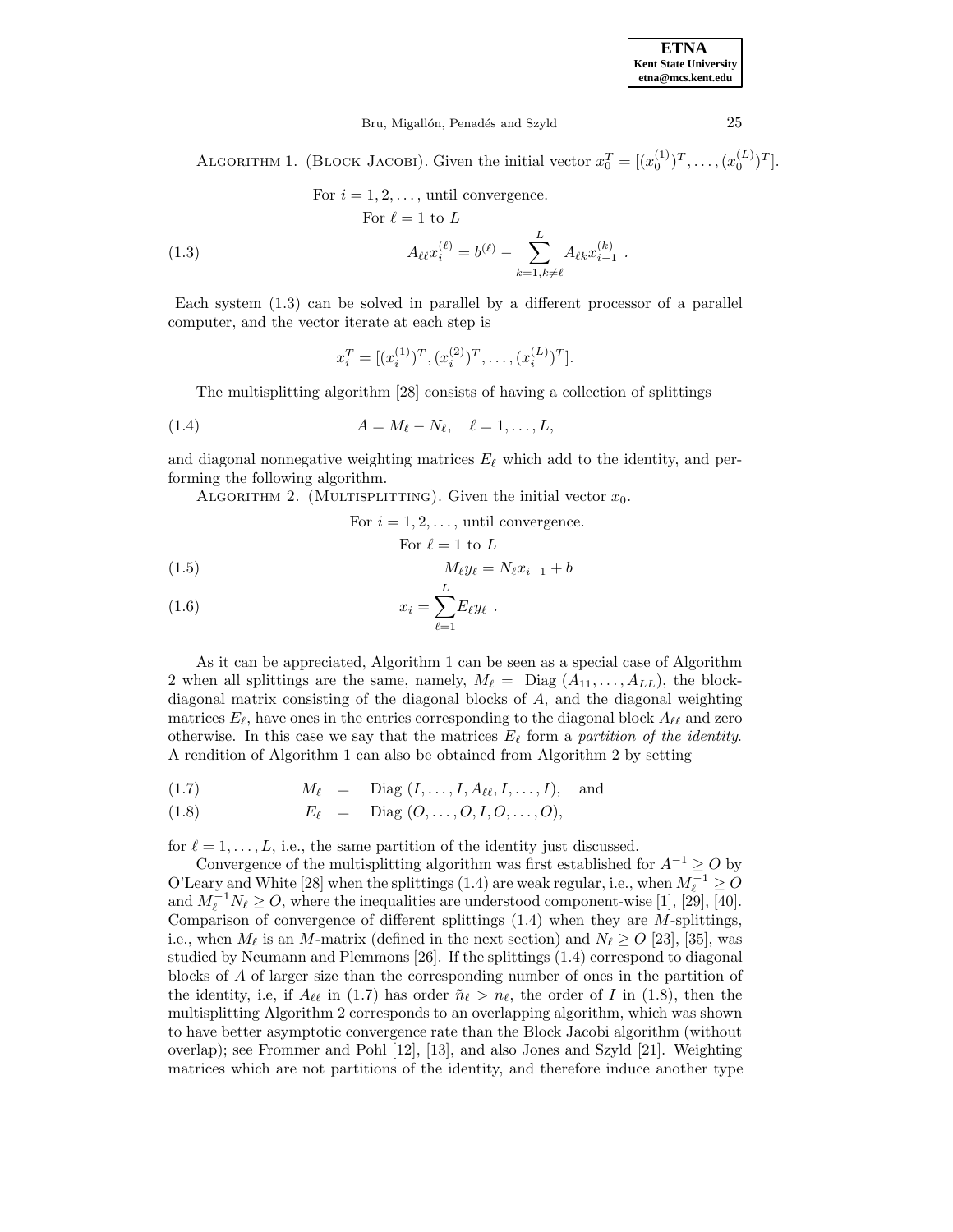

of overlap, have been also studied; see, e.g., O'Leary and White [28], White [43], or Frommer and Mayer [11].

As is the case for Block Jacobi, the systems (1.5) can be solved by different processors in parallel. Moreover, the components of  $y_\ell$  corresponding to zeros in the diagonal of  $E_\ell$  need not be computed; see (1.6).

When the linear systems  $(1.5)$ , or  $(1.3)$ , are not solved exactly, but rather their solutions approximated by iterative methods, we are in the presence of a two-stage method. Two-stage methods, sometimes called inner-outer iterations, were studied, e.g., by Nichols [27], Golub and Overton [17], [18], Lanzkron, Rose and Szyld [22], Frommer and Szyld [14], [15], Bru, Elsner and Neumann [3], and Bru, Migallón and Penadés  $[6]$ . When the systems  $(1.5)$  are solved iteratively in each processor, using the splittings

$$
(1.9) \t\t M_{\ell} = B_{\ell} - C_{\ell}, \quad \ell = 1, \ldots, L,
$$

and performing a fixed number s of iterations, one obtains the following algorithm.

ALGORITHM 3. (TWO-STAGE MULTISPLITTING). Given the initial vector  $x_0$ , and the fixed number s of inner iterations.

For 
$$
i = 1, 2, ...
$$
, until convergence.  
\nFor  $\ell = 1$  to L  
\n $y_{\ell,0} = x_{i-1}$   
\nFor  $j = 1$  to s  
\n $B_{\ell}y_{\ell,j} = C_{\ell}y_{\ell,j-1} + N_{\ell}x_{i-1} + b$ 

$$
(1.11) \t\t x_i = \sum_{\ell=1}^{\infty} E_{\ell} y_{\ell,s} .
$$

Convergence of this algorithm for any number of inner iterations s was established for  $A^{-1} \geq O$  by Szyld and Jones [38] when the outer splittings (1.4) are regular splittings, i.e., when  $M_{\ell}^{-1} \geq O$  and  $N_{\ell} \geq O$  [1], [40], and the inner splittings (1.9) are weak regular splittings.

Algorithm 3 reduces to Algorithm 2 when the inner splitting (1.9) is the trivial  $M_{\ell} = M_{\ell} - O$ , and  $s = 1$ . We also note that, under certain circumstances, if the number of inner iterations is large enough, i.e., as  $s \to \infty$ , the iterates produced by Algorithm 3 resemble those produced by Algorithm 2, i.e.,  $y_{\ell,s} \to y_{\ell}$ , as  $s \to \infty$ , where  $y_{\ell}$  is the solution of (1.5); cf. [14, section 2] and the proof of Theorem 3.1.

When the number of inner iterations varies for each splitting and for each outer iteration, i.e., when  $s = s(\ell, i)$  in Algorithm 3, we say that we have a NON-STATIONARY Two-stage Multisplitting Algorithm (Algorithm 4). Model A in Bru, Elsner and Neumann [2] is a special case of this algorithm, when the outer splittings  $(1.4)$  are all  $A = A - O$ .

A relaxation parameter  $\omega > 0$  can be introduced and replace the computation of  $y_{\ell,j}$  in (1.10) with the equation

(1.12) 
$$
B_{\ell}y_{\ell,j} = \omega(C_{\ell}y_{\ell,j-1} + N_{\ell}x_{i-1} + b) + (1 - \omega)B_{\ell}y_{\ell,j-1}.
$$

This is equivalent to replacing the splitting (1.9) by  $M_{\ell} = \frac{1}{\omega} B_{\ell} - \left(\frac{1-\omega}{\omega}\right)$  $\frac{\omega}{\omega}B_\ell + C_\ell$  $\overline{\phantom{0}}$ . Clearly, with  $\omega = 1$ , equation (1.10) is recovered. In the case of  $\omega \neq 1$  we have a RElaxed Non-stationary Two-stage Multisplitting Algorithm (Algorithm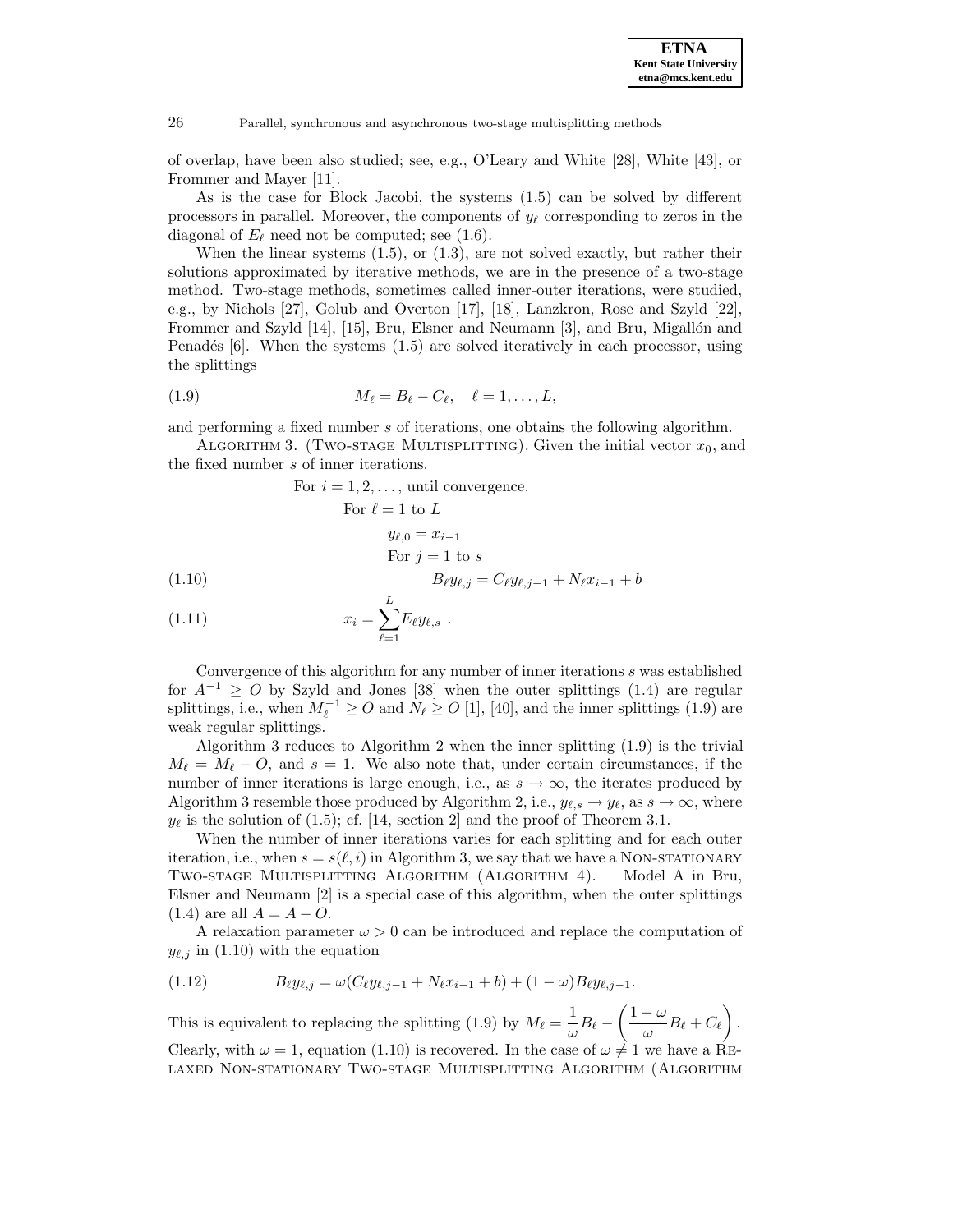5); see also Bru and Fuster  $[4]$ , Bru, Migallón and Penadés  $[6]$ , Deren  $[7]$ , Frommer and Mayer  $[10]$ , Fuster, Migallón and Penadés  $[16]$ , and Sun  $[36]$  where relaxed (or extrapolated) algorithms are considered.

In this paper we study the convergence of the Non-stationary Two-stage Multisplitting Algorithm 4, together with its relaxed version, Algorithm 5, see section 3. We also study their extension to two different asynchronous algorithms, where the (approximate) solutions of the systems  $(1.5)$ , by repeated solutions of  $(1.10)$  or  $(1.12)$ , proceed in each processor without waiting for the completion of the computation of the iterates in the other processors; see section 4.

For each equation (1.12) one can work with a different relaxation parameter  $\omega_{\ell}$ .  $\ell = 1,\ldots,L$ , as is done, e.g., in the MSOR method; see, e.g., [19]. We point out that the convergence results in this paper can be readily extended to this multi-parameter case without any difficulty.

In the next section we present some notation, definitions and preliminary results which we refer to later, while in section 5 we present some numerical experiments, which illustrate the performance of the algorithms studied.

Some of the results in this paper were presented in preliminary form in [5] and [37].

**2. Preliminaries.** We say that a vector  $x$  is nonnegative (positive), denoted  $x \geq 0 \ (x > 0)$ , if all its entries are nonnegative (positive). Similarly, a matrix B is said to be nonnegative, denoted  $B > 0$ , if all its entries are nonnegative or, equivalently, if it leaves invariant the set of all nonnegative vectors. We compare two matrices  $A \geq B$ , when  $A - B \geq O$ , and two vectors  $x \geq y$  ( $x > y$ ) when  $x - y \geq 0$  $(x - y > 0)$ . Given a matrix  $A = (a_{ij})$ , we define the matrix  $|A| = (|a_{ij}|)$ . It follows that  $|A| \geq 0$  and that  $|AB| \leq |A| |B|$  for any two matrices A and B of compatible size.

Let  $Z^{n \times n}$  denote the set of all real  $n \times n$  matrices which have all non-positive off–diagonal entries. A nonsingular matrix  $A \in \mathbb{Z}^{n \times n}$  is called M-matrix if  $A^{-1} \geq O$ , i.e., if A is a monotone matrix; see, e.g., Berman and Plemmons [1] or Varga [40]. By  $\rho(A)$  we denote the spectral radius of the square matrix A.

For any matrix  $A = (a_{ij}) \in \mathbb{R}^{n \times n}$ , we define its comparison matrix  $\langle A \rangle = (\alpha_{ij})$ by  $\alpha_{ii} = |a_{ii}|$ ,  $\alpha_{ij} = -|a_{ij}|$ ,  $i \neq j$ . Following Ostrowski [30], [31], a nonsingular matrix A is said to be an H-matrix if  $\langle A \rangle$  is an M-matrix. Of course, M-matrices are special cases of H-matrices. H-matrices, which are not necessarily monotone, arise in many applications and were studied by a number of authors in connection with iterative solutions of linear systems; see, e.g., the classical paper by Varga [41], or Frommer and Szyld [14] for an extensive bibliography and some examples.

LEMMA 2.1. Let  $A, B \in \mathbb{R}^{n \times n}$ .

- (a) If A is an M-matrix,  $B \in Z^{n \times n}$ , and  $A \leq B$ , then B is an M-matrix.
- (b) If A is an H-matrix, then  $|A^{-1}| \leq \langle A \rangle^{-1}$ .
- (c) If  $|A| \leq B$  then  $\rho(A) \leq \rho(B)$ .

*Proof.* (a) and (c) can be found, e.g., in [29], 2.4.10 and 2.4.9, respectively. Part (b) goes back to Ostrowski [30]; see also, e.g., Neumaier [25].  $\square$ 

DEFINITION 2.2. Let  $A \in \mathbb{R}^{n \times n}$ . The representation  $A = M - N$  is called a splitting if M is nonsingular. It is called a convergent splitting if  $\rho(M^{-1}N) < 1$ . A splitting  $A = M − N$  is called

- (a) regular if  $M^{-1} \geq O$  and  $N \geq O$  [39], [40],
- (b) weak regular if  $M^{-1} \geq O$  and  $M^{-1}N \geq O$  [1], [29],
- (c) H-splitting if  $\langle M \rangle$  − |N| is an M-matrix [14], and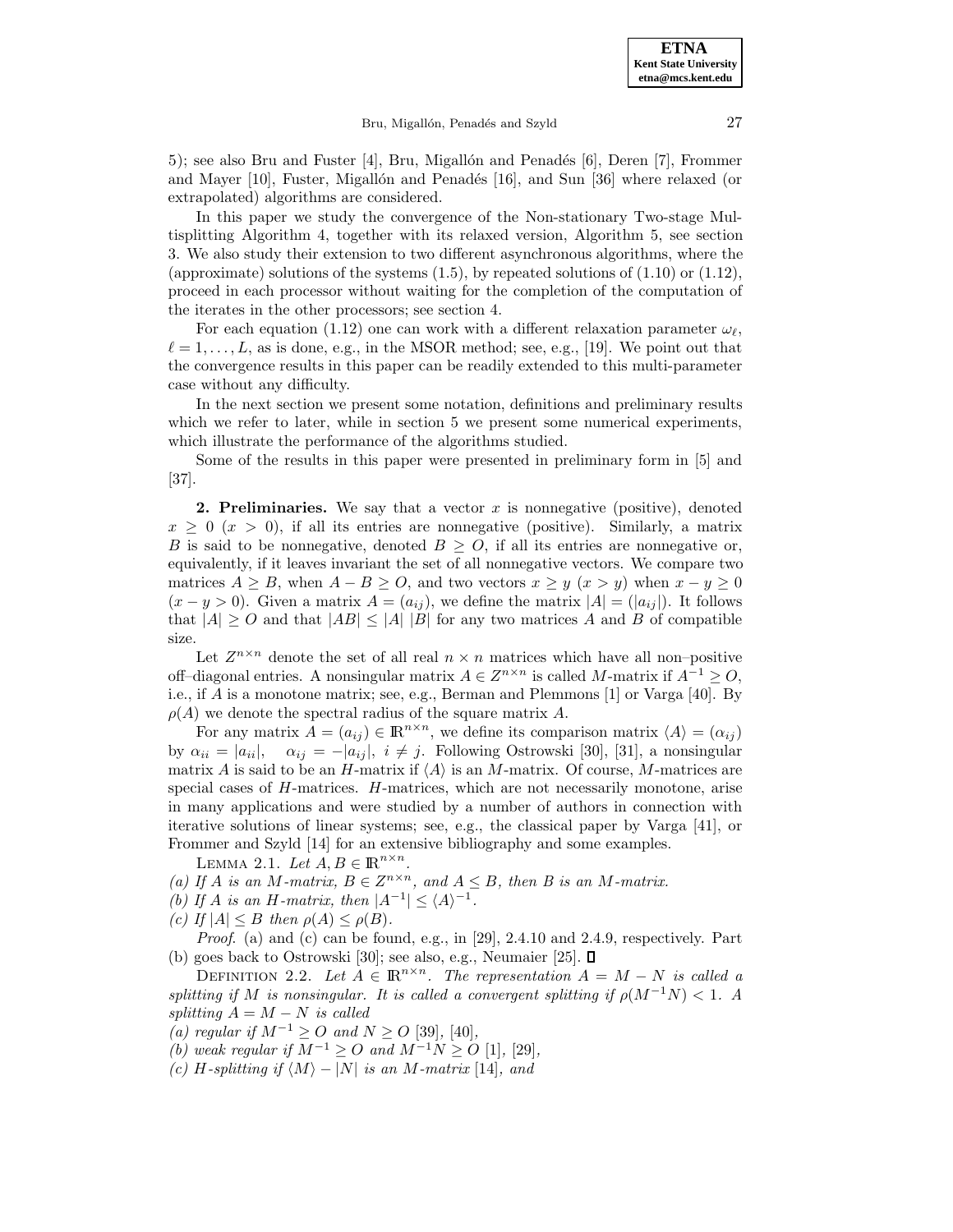(d) H-compatible splitting if  $\langle A \rangle = \langle M \rangle - |N|$  [14]. LEMMA 2.3. Let  $A = M - N$  be a splitting.

(a) If the splitting is weak regular, then  $\rho(M^{-1}N) < 1$  if and only if  $A^{-1} \geq O$ .

(b) If the splitting is an H-splitting, then A and M are H-matrices and  $\rho(M^{-1}N) \leq$  $\rho({\langle M \rangle^{-1}|N|}) < 1.$ 

(c) If the splitting is an H-compatible splitting and A is an H-matrix, then it is an H-splitting and thus convergent.

*Proof.* (a) can be found, e.g., in [1], [29], [40]. The first part of (b) was shown in [24], [25]. The second part as well as (c) is found in [14].  $\square$ 

LEMMA 2.4. [34] Let  $H_1, H_2, \ldots, H_i, \ldots$  be a sequence of nonnegative matrices in  $\mathbb{R}^{n \times n}$ . If there exist a real number  $0 \le \theta < 1$ , and a vector  $v > 0$  in  $\mathbb{R}^n$ , such that

 $H_i v \le \theta v$ , for all  $j = 1, 2, \ldots$ ,

then  $\rho(V_i) \leq \theta^i < 1$ , where  $V_i = H_i \cdots H_2 \cdot H_1$ , and  $\lim_{i \to \infty} V_i = O$ .

**3. Synchronous Iterations.** In this section we give convergence results for the Non-stationary Two-stage Multisplitting Algorithm 4 and its relaxed variant Algorithm 5. We first show that if the outer and inner splittings  $(1.4)$  and  $(1.9)$  are convergent, and if enough inner iterations are performed, then, the algorithms are convergent. Later we show that if certain conditions are imposed on the splittings, the methods converge for *any* number of inner iterations.

Let  $x_{\star}$  be the solution of (1.1) and let  $e_i = x_{\star} - x_i$  be the error at the *i*th outer iteration of Algorithm 4. Let  $R_{\ell} = B_{\ell}^{-1} C_{\ell}$ . We rewrite (1.11) as

$$
x_i = \sum_{\ell=1}^{L} E_{\ell} [R_{\ell}^{s(\ell,i)} x_{i-1} + \sum_{j=0}^{s(\ell,i)-1} R_{\ell}^{j} B_{\ell}^{-1} (N_{\ell} x_{i-1} + b)];
$$

cf. [15], [22]. Thus,

(3.1) 
$$
e_i = H(i)e_{i-1} = H(i)H(i-1)\cdots H(1)e_0,
$$

where

(3.2) 
$$
H(i) = \sum_{\ell=1}^{L} E_{\ell} [R_{\ell}^{s(\ell,i)} + \sum_{j=0}^{s(\ell,i)-1} R_{\ell}^{j} B_{\ell}^{-1} N_{\ell}]
$$

$$
= \sum_{\ell=1}^{L} E_{\ell} [R_{\ell}^{s(\ell,i)} + (I - R_{\ell}^{s(\ell,i)}) M_{\ell}^{-1} N_{\ell}] = I - Q(i)A,
$$

with

(3.3) 
$$
Q(i) = \sum_{\ell=1}^{L} E_{\ell}(I - R_{\ell}^{s(\ell,i)})M_{\ell}^{-1} = \sum_{\ell=1}^{L} E_{\ell} \sum_{j=0}^{s(\ell,i)-1} R_{\ell}^{j} B_{\ell}^{-1} \geq O.
$$

Similarly, if  $e_i = x_* - x_i$  is the error at the *i*th outer iteration of Algorithm 5 and

(3.4) 
$$
S_{\ell} = S_{\ell}(\omega) = (1 - \omega)I + \omega R_{\ell},
$$

it follows from (1.12) and (1.11) that  $e_i = T(i)e_{i-1} = T(i)T(i-1)\cdots T(1)e_0$ , where

(3.5) 
$$
T(i) = \sum_{\ell=1}^{L} E_{\ell} [S_{\ell}^{s(\ell,i)} + \sum_{j=0}^{s(\ell,i)-1} S_{\ell}^{j} B_{\ell}^{-1} N_{\ell}],
$$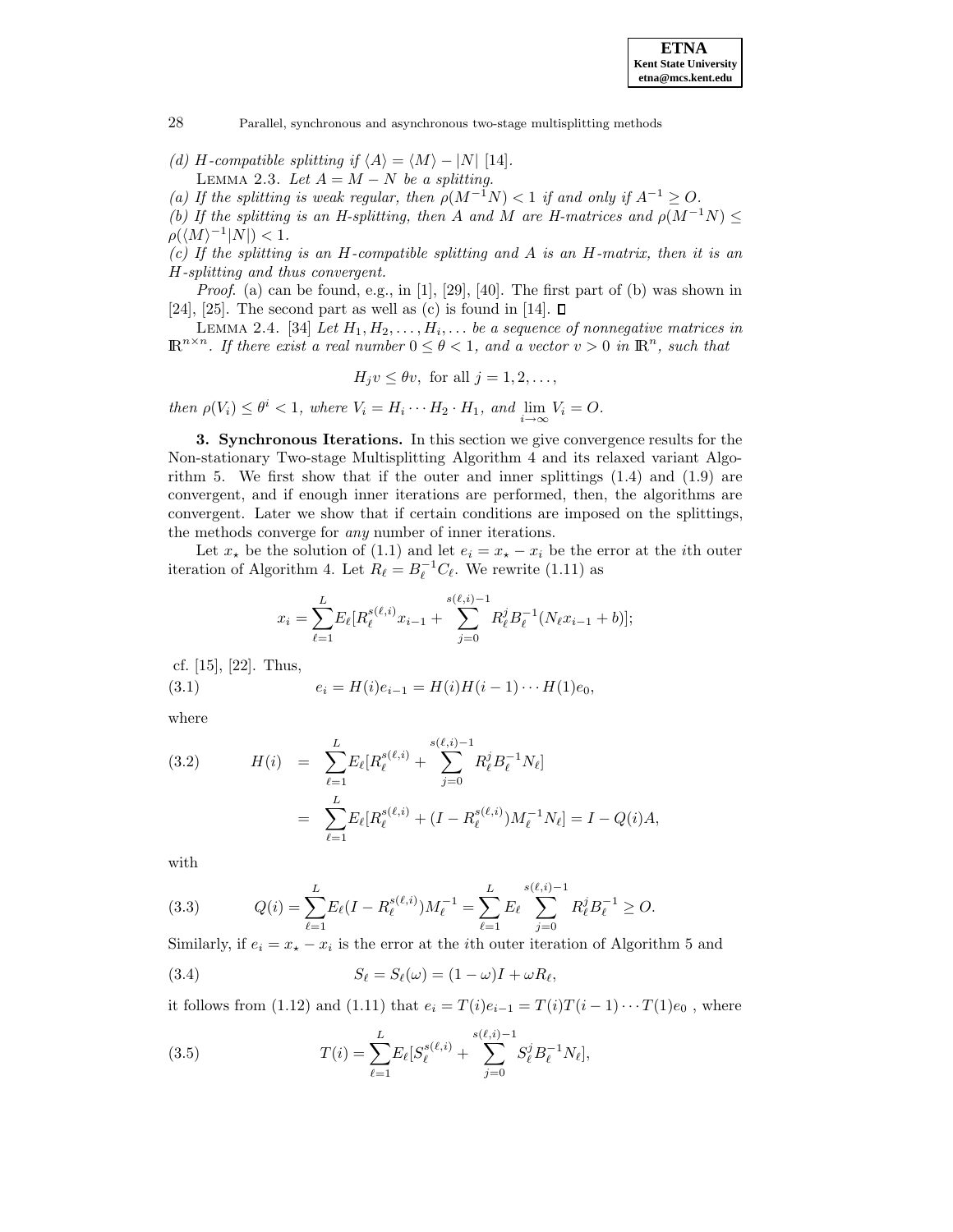**ETNA Kent State University etna@mcs.kent.edu**

i.e., the iteration matrix for Algorithm 5, is similar to (3.2) of Algorithm 4, where  $R_\ell$ is replaced by  $S_{\ell}$ .

THEOREM 3.1. Let A be non-singular. Let the splittings  $(1.4)$  be such that

(3.6) 
$$
||M_{\ell}^{-1}N_{\ell}||_{\infty} < 1, \qquad \ell = 1, ..., L,
$$

and let the splittings (1.9) be convergent. Assume further that  $\lim_{i \to \infty} s(\ell, i) = \infty$ ,  $\ell =$ 1,..., L. Then, the Non-stationary Two-stage Multisplitting Algorithm 4 converges to  $x_{\star}$  with  $Ax_{\star} = b$ . If in addition, we assume that  $0 < \omega < \frac{2}{1+b}$  $\frac{2}{1+\rho}$  where  $\rho =$  $\max\{\rho(B_{\ell}^{-1}C_{\ell}),\;1\leq\ell\leq L\},\;$  then the theorem holds for the Relaxed Non-stationary Two-stage Multisplitting Algorithm 5.

*Proof.* Consider first  $\omega = 1$ , i.e., Algorithm 4. Let  $R_{\ell} = B_{\ell}^{-1}C_{\ell}$ . Since  $\rho(R_{\ell}) < 1$ ,  $\lim_{\epsilon \to \infty} R^i_{\epsilon} = O$ , for  $\ell = 1, \ldots, L$ . Then, given an  $\epsilon > 0$ , there exists an integer s<sub>0</sub> such that  $||R_{\ell}^{s}||_{\infty} \leq \epsilon$ , for all  $s \geq s_0$ ,  $\ell = 1, \ldots, L$ . Since  $\lim_{i \to \infty} s(\ell, i) = \infty$ , there exists an  $i_0$ such that  $||R_{\ell}^{s(\ell,i)}||_{\infty} \leq \epsilon$ , for all  $i \geq i_0$ ,  $\ell = 1,\ldots,L$ . Let  $\beta$  be a real constant such that  $||M_{\ell}^{-1}N_{\ell}||_{\infty} \leq \beta < 1$ , for  $\ell = 1,\ldots,L$ . The existence of such  $\beta$  follows from (3.6). Then, for  $i \geq i_0$ 

$$
||H(i)||_{\infty} \leq \max_{1 \leq \ell \leq L} \left[ ||R_{\ell}^{s(\ell,i)} + (I - R_{\ell}^{s(\ell,i)})M_{\ell}^{-1}N_{\ell}||_{\infty} \right]
$$
  

$$
\leq \max_{1 \leq \ell \leq L} \left[ ||R_{\ell}^{s(\ell,i)}||_{\infty} + \left(1 + ||R_{\ell}^{s(\ell,i)}||_{\infty}\right) ||M_{\ell}^{-1}N_{\ell}||_{\infty} \right]
$$
  

$$
\leq \max_{1 \leq \ell \leq L} \left[ \epsilon + (1 + \epsilon) ||M_{\ell}^{-1}N_{\ell}||_{\infty} \right]
$$
  

$$
\leq \epsilon + (1 + \epsilon)\beta \equiv \alpha_{\epsilon}.
$$

Setting  $\epsilon < \frac{1-\beta}{1+\beta}$  we have  $\alpha_{\epsilon} < 1$  and the errors (3.1) convergence to zero. For the case of Algorithm 5, i.e., for  $\omega \neq 1$ , observe that it follows from (3.4) that

$$
\rho(S_{\ell}(\omega)) < 1, \text{ for } \ell = 1, \dots, L
$$

and the proof follows in the same way.  $\square$ 

The proof of Theorem 3.1 resembles that of [14, Theorem 2.4]. Here we need the additional hypothesis  $(3.6)$  since we have L different splittings. We also note that Theorem 3.1 can be proved in the same way if the norm in assumption (3.6) is replaced by any norm such that if for arbitrary matrices  $U, U_{\ell}$ , and weighting matrices  $E_{\ell}$ ,  $\ell = 1, \ldots, L$ , such that  $U = \sum_{i=1}^{L}$  $_{\ell=1}$  $E_{\ell}U_{\ell}$ , then  $||U|| \le \max_{1 \le \ell \le L} ||U_{\ell}||$ ; see Bru and Fuster [4]. In particular, one can use any weighted max–norm associated with a positive vector; see, e.g., Householder [20], Rheinboldt and Vandergraft [33], or Frommer and Szyld [15], for descriptions and applications of these norms.

THEOREM 3.2. Let  $A^{-1} \geq O$ . Let the splittings (1.4) be regular and the splittings (1.9) be weak regular. Then, the Non-stationary Two-stage Multisplitting Algorithm 4 converges to  $x_{\star}$  with  $Ax_{\star} = b$  for any initial vector  $x_0$  and any sequence of numbers of inner iterations  $s(\ell,i) \geq 1, \ell = 1,\ldots,L, i = 1,\ldots$  If in addition, we assume  $0 < \omega < 1$ , the theorem holds for the Relaxed Non-stationary Two-stage Multisplitting Algorithm 5.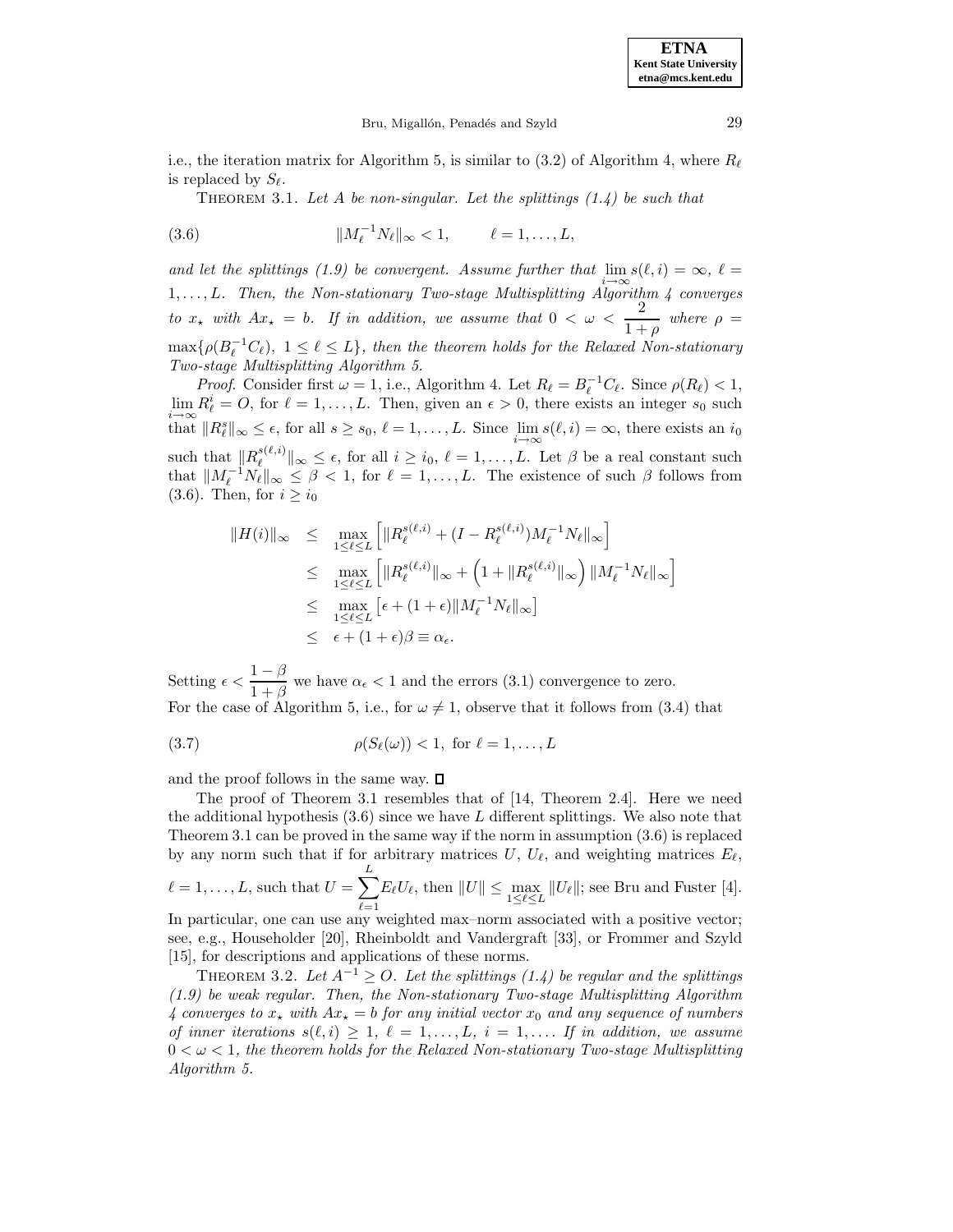

*Proof.* Let  $0 < \omega \leq 1$ . Algorithm 4 corresponds to  $\omega = 1$ , while Algorithm 5 corresponds to  $\omega < 1$ . Let  $e_i = x_* - x_i$  be the error at the *i*th outer iteration of either Algorithm 4 or Algorithm 5. We rewrite (3.5) as

(3.8) 
$$
T(i) = \sum_{\ell=1}^{L} E_{\ell} T_{\ell}(i),
$$

where

(3.9) 
$$
T_{\ell}(i) = S_{\ell}^{s(\ell,i)} + \sum_{j=0}^{s(\ell,i)-1} S_{\ell}^{j} B_{\ell}^{-1} N_{\ell} \geq O,
$$

where the inequality follows from the assumptions on the outer and inner splittings. Similarly to  $(3.2)$  and  $(3.3)$ , it follows from  $(3.9)$  that

$$
(3.10) \t\t T\ell(i) = I - P\ell(i)A,
$$

where  $P_{\ell}(i) = (I - S_{\ell}^{s(\ell,i)})M_{\ell}^{-1} =$  $\sum^{s(\ell,i)-1}$  $j=0$  $S_{\ell}^{j}(I - S_{\ell})M_{\ell}^{-1}$ . From (3.4) it follows that

 $I - S_{\ell} = \omega B_{\ell}^{-1} M_{\ell}$ , and thus,

(3.11) 
$$
P_{\ell}(i) = \omega \sum_{j=0}^{s(\ell,i)-1} S_{\ell}^{j} B_{\ell}^{-1}.
$$

Consider any fixed vector  $e > 0$  (e.g., with all components equal to 1), and  $v = A^{-1}e$ . Since  $A^{-1} \geq O$  and no row of  $A^{-1}$  can have all null entries, we get  $v > 0$ . By the same arguments  $B_{\ell}^{-1}e > 0$ ,  $\ell = 1, \ldots, L$ . We have from (3.10) and (3.11) that

$$
T_{\ell}(i)v = (I - P_{\ell}(i)A)v = v - P_{\ell}(i)e = v - \omega B_{\ell}^{-1}e - \omega \sum_{j=1}^{s(\ell,i)-1} S_{\ell}^{j}B_{\ell}^{-1}e.
$$

We have that  $\sum^{s(\ell,i)-1}$  $j=1$  $S_{\ell}^{j} B_{\ell}^{-1} e \geq 0$ . Moreover, since  $T_{\ell}(i)v \geq 0$  and  $v - \omega B_{\ell}^{-1} e < v$ ,

there exist constants  $0 \le \theta_\ell < 1$  such that  $v - \omega B_\ell^{-1} e \le \theta_\ell v$ . Thus,  $T_\ell(i)v \le \theta_\ell v$  for all  $\ell = 1,\ldots,L, i = 1, 2,\ldots$  Let  $\theta = \max{\lbrace \theta_\ell, 1 \leq \ell \leq L \rbrace}$ . From (3.8) we have then that

$$
(3.12) \t\t T(i)v \le \theta v, \text{ for all } i = 1, 2, \dots.
$$

By Lemma 2.4 this implies that the product  $V(i) = T(i) \cdot T(i-1) \cdots T(1)$  tends to zero as  $i \to \infty$ , and thus  $\lim_{i \to \infty} e_i = 0$ .

The proof of Theorem 3.2 uses techniques similar to ones used in Theorem 2.1 in [2], in theorems 4.3 and 4.4 in [14] and in Theorem 2.2 in [15]. We point out that the bounds (3.12) are independent of the sequence  $s(\ell,i) \geq 1, \ell = 1,\ldots,L, i = 1,2,\ldots$ .

THEOREM 3.3. Let A be an H-matrix. Let the splittings  $(1.4)$  and  $(1.9)$  be Hcompatible splittings. Then, the Non-stationary Two-stage Multisplitting Algorithm 4 converges to  $x_{\star}$  with  $Ax_{\star} = b$  for any initial vector  $x_0$  and any sequence of numbers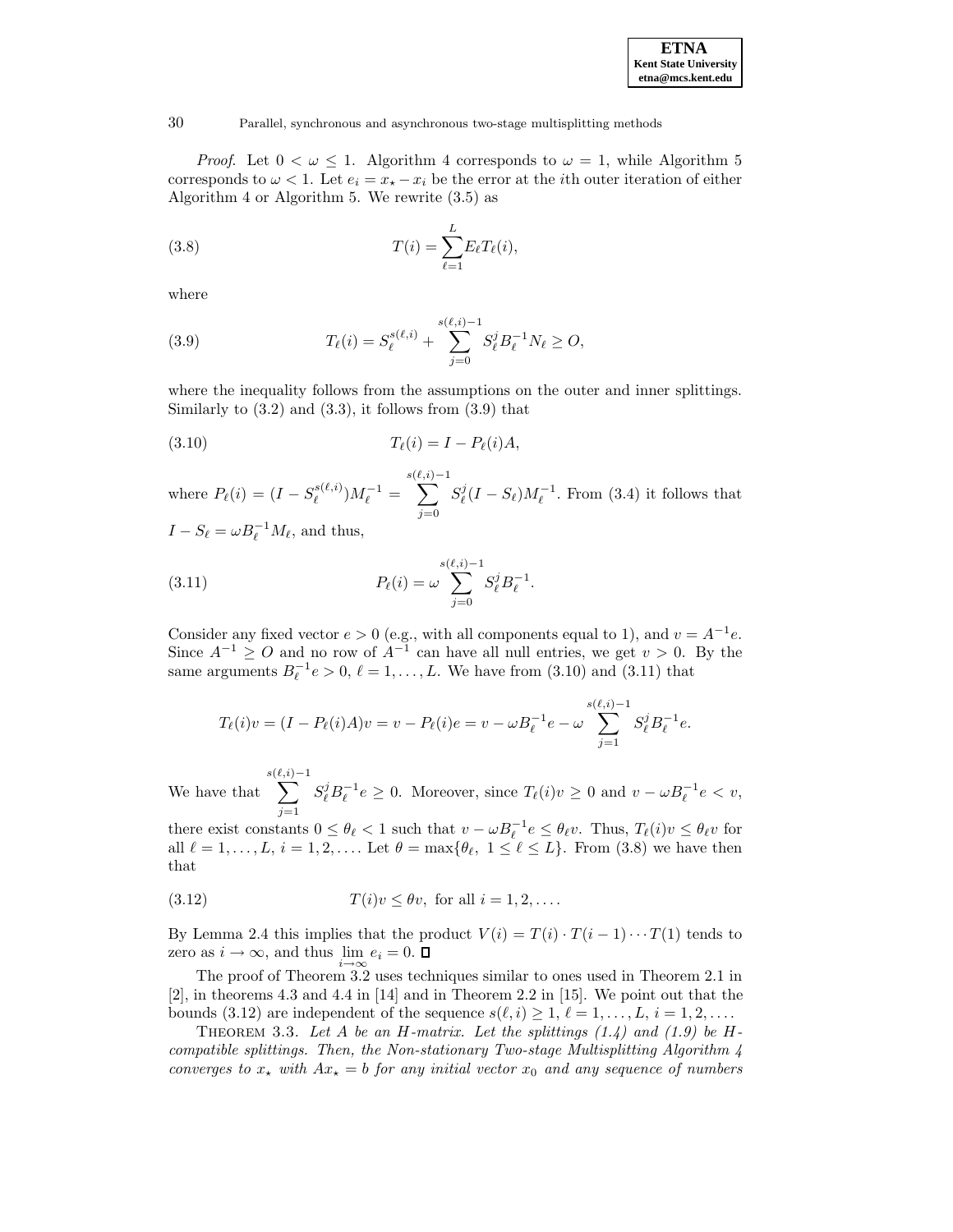**ETNA Kent State University etna@mcs.kent.edu**

of inner iterations  $s(\ell,i) \geq 1, \ell = 1,\ldots,L, i = 1,\ldots$  If in addition, we assume  $0 < \omega < 1$ , the theorem holds for the Relaxed Non-stationary Two-stage Multisplitting Algorithm 5.

*Proof.* Let  $0 < \omega \leq 1$ . Algorithm 4 corresponds to  $\omega = 1$ , while Algorithm 5 corresponds to  $\omega < 1$ . Let  $e_i = x_{\star} - x_i$  be the error at the *i*th outer iteration of either Algorithm 4 or Algorithm 5. From (3.4), using Lemma 2.1 (b) we obtain the following bound

$$
|S_{\ell}| \leq (1-\omega)I + \omega|B_{\ell}^{-1}||C_{\ell}| \leq (1-\omega)I + \omega\langle B_{\ell}\rangle^{-1}|C_{\ell}| \equiv \hat{S}_{\ell}.
$$

Thus, from (3.5), and again using Lemma 2.1 (b), we obtain

(3.13) 
$$
|T(i)| \leq \sum_{\ell=1}^{L} E_{\ell} [\hat{S}_{\ell}^{s(\ell,i)} + \sum_{j=0}^{s(\ell,i)-1} \hat{S}_{\ell}^{j} \langle B_{\ell} \rangle^{-1} |N_{\ell}|] \equiv \hat{T}(i).
$$

The matrix  $\hat{T}(i)$  is the iteration matrix corresponding to the *i*th iteration of a Relaxed Non-stationary Two-stage Multisplitting Algorithm for the monotone matrix  $\langle A \rangle$  =  $\langle M_\ell \rangle - |N_\ell|$  with the regular splittings  $\langle M_\ell \rangle - |N_\ell|$  and  $\langle M_\ell \rangle = \langle B_\ell \rangle - |C_\ell|$ . These matrices and splittings satisfy the hypothesis of Theorem 3.2 and we have, as in (3.12),

(3.14) 
$$
|T(i)|v \leq \hat{T}(i)v \leq \theta v, \text{ for all } i = 1, ...
$$

for some  $v \in \mathbb{R}^n$ ,  $v > 0$  and  $\theta \in [0, 1)$ . Let  $V(i) = T(i) \cdot T(i-1) \cdot \cdot \cdot T(1)$ . We can bound  $|V(i)| \leq |T(i)| \cdot |T(i-1)| \cdots |T(1)|$ . Therefore by (3.14) and Lemma 2.4,  $V(i)$ tends to zero as  $i \to \infty$ , implying lim  $e_i = 0$ .  $\Box$ 

The proof of Theorem 3.3 follows from that of Theorem 3.2 in a way similar to the way that [15, Theorem 2.3] follows from [15, Theorem 2.2]. Here we need the additional hypothesis that the outer splittings be H-compatible, so that  $\langle A \rangle =$  $\langle M_\ell \rangle - |N_\ell|$  for all  $\ell = 1,\ldots,L$ .

**4. Asynchronous Iterations.** All methods described in section 1 and studied in section 3 are synchronous in the sense that step (1.11) is performed only after all approximations to the solutions of (1.5) are completed  $(\ell = 1, \ldots, L)$ . Alternatively, if the weighting matrices form a partition of the identity, each part of  $x_i$ , say  $x_i^{(\ell)} = E_\ell x_i$ , can be updated as soon as the approximation to the solution of the corresponding system  $(1.5)$  is completed, without waiting for the other parts of  $x_i$  to be updated. Thus, the previous iterate  $x_{i-1}$  is no longer available for the computation of (1.5) or (1.10). Instead, parts of the current iterate are updated using a vector composed of parts of different previous, not necessarily the latest, iterates; cf. [2, Model B], [15, section 3], [16, section 4].

As is customary in the description and analysis of asynchronous algorithms, the iteration subscript is increased every time any part of the iteration vector is computed; see, e.g., the references in [2], [6], [8], [9], [15], [16]. In a formal way, the sets  $J_i \subseteq$  $\{1, 2, \ldots, L\}, i = 1, 2, \ldots$ , are defined by  $\ell \in J_i$  if the  $\ell$ th part of the iteration vector is computed at the *i*th step. The subscripts  $r(k,i)$  are used to denote the iteration number of the kth part being used in the computation of any part in the *i*th iteration, i.e., the iteration number of the kth part available at the beginning of the computation of  $x_i^{(\ell)}$ , if  $\ell \in J_i$ .

Any arbitrary  $n \times n$  matrix U can be decomposed into L  $n \times n$  matrices  $U^{(\ell)}$ ,  $\ell = 1, \ldots, L$ , so that for any vector  $u, Uu = \sum_{i=1}^{L}$  $_{\ell=1}$  $U^{(\ell)}u$ , where the nonzeros in  $U^{(\ell)}u$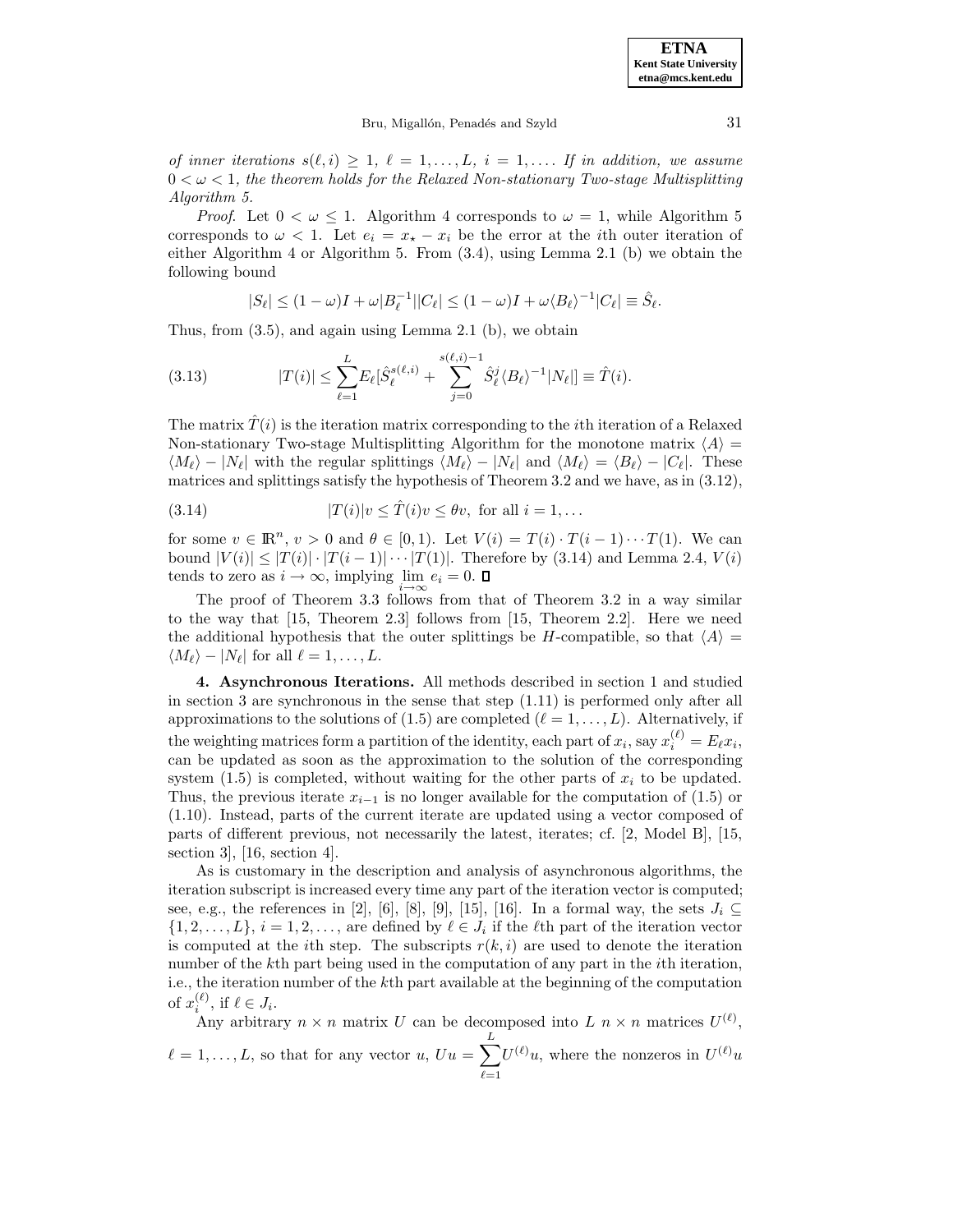correspond to the nonzero elements in  $E_\ell$  which form a partition of the identity, i.e.,  $U^{(\ell)} = E_{\ell}U$ . With this notation, we write the following algorithm.

Algorithm 6. (Outer Asynchronous Two-stage Multisplitting). Given the initial vector  $x_0 = x_0^{(1)} + \cdots + x_0^{(L)}$ 

For  $i = 1, 2, ...$ 

(4.1) 
$$
x_i^{(\ell)} = \begin{cases} x_{i-1}^{(\ell)} & \text{if } \ell \notin J_i \\ H^{(\ell)}(i) \left( x_{r(1,i)}^{(1)} + \dots + x_{r(L,i)}^{(L)} \right) + Q^{(\ell)}(i)b & \text{if } \ell \in J_i. \end{cases}
$$

with  $H(i)$  and  $Q(i)$  as defined in (3.2) and (3.3), respectively.

For easy comparison with Algorithm 8, we rewrite (4.1) explicitly as

$$
(4.2) \ \ x_i^{(\ell)} = \begin{cases} \ x_{i-1}^{(\ell)} & \text{if } \ell \notin J_i \\ E_{\ell}[R_{\ell}^{s(\ell,i)}x_{r(\ell,i)}^{(\ell)} + \sum_{j=0}^{s(\ell,i)-1} R_{\ell}^j B_{\ell}^{-1}(N_{\ell} \sum_{k=1}^L x_{r(k,i)}^{(k)} + b)] & \text{if } \ell \in J_i. \end{cases}
$$

We always assume that the asynchronous iterations satisfy the following conditions. They are very natural in asynchronous computations; see, e.g., [9], [15].

(4.3) 
$$
r(\ell, i) < i
$$
 for all  $\ell = 1, ..., L, i = 1, 2, ...$ 

(4.4) 
$$
\lim_{i \to \infty} r(\ell, i) = \infty \text{ for all } \ell = 1, ..., L.
$$

(4.5) The set  $\{i \mid \ell \in J_i\}$  is unbounded for all  $\ell = 1,\ldots,L$ .

Condition (4.3) simply states that only components previously computed are used, and not future ones. Condition (4.5) is equivalent to what Bru, Elsner and Neumann  $[2]$  and others, e.g., Bru, Migallón and Penadés  $[6]$ , call an admissible sequence, i.e., implying that every component is updated infinitely often. These authors also use the concept of a regulated sequence, i.e., implying that the number of iterations between two updates of the same component is uniformly bounded. Our condition (4.4) is slightly more general since no such bound is assumed.

If in (4.1), i.e., in Algorithm 6, we replace  $H(i)$  by  $T(i)$  as defined in (3.5), using  $S_{\ell}(\omega)$  as defined in (3.4),  $\omega > 0$ , and if we replace  $Q(i)$  by  $P(i) = \sum_{i=1}^{L}$  $_{\ell=1}$  $E_{\ell}P_{\ell}(i),$ 

where  $P_{\ell}(i)$  are as in (3.11), we obtain a RELAXED OUTER ASYNCHRONOUS TWOstage Multisplitting Algorithm (Algorithm 7). This algorithm, which is the asynchronous version of Algorithm 5, can also be obtained by replacing  $R_\ell$  by  $S_\ell(\omega)$ in (4.2).

THEOREM 4.1. Let  $A^{-1} > O$ . Let the splittings (1.4) be regular and the splittings (1.9) be weak regular. Assume that the sequence  $r(\ell,i)$  and the sets  $J_i, \ell = 1,\ldots,L$ ,  $i = 1, 2, \ldots$ , satisfy conditions  $(4.3)$ – $(4.5)$ . Then, the Outer Asynchronous Twostage Multisplitting Algorithm 6 converges to  $x_{\star}$  with  $Ax_{\star} = b$  for any initial vector  $x_0$  and for any sequence of numbers of inner iterations  $s(\ell,i) \geq 1, \ell = 1,\ldots,L$ ,  $i = 1, 2, \ldots$  If in addition, we assume  $0 < \omega < 1$ , the theorem holds for the Relaxed Outer Asynchronous Two-stage Multisplitting Algorithm 7.

*Proof.* The proof follows in the same way as the proof of  $[15,$  Theorem 3.3 which in turn is based on [8, Theorem 3.4].  $\square$ 

THEOREM 4.2. Let A be an H-matrix. Let the splittings  $(1.4)$  and  $(1.9)$  be Hcompatible splittings. Assume that the sequence  $r(\ell,i)$  and the sets  $J_i, \ell = 1,\ldots,L$ ,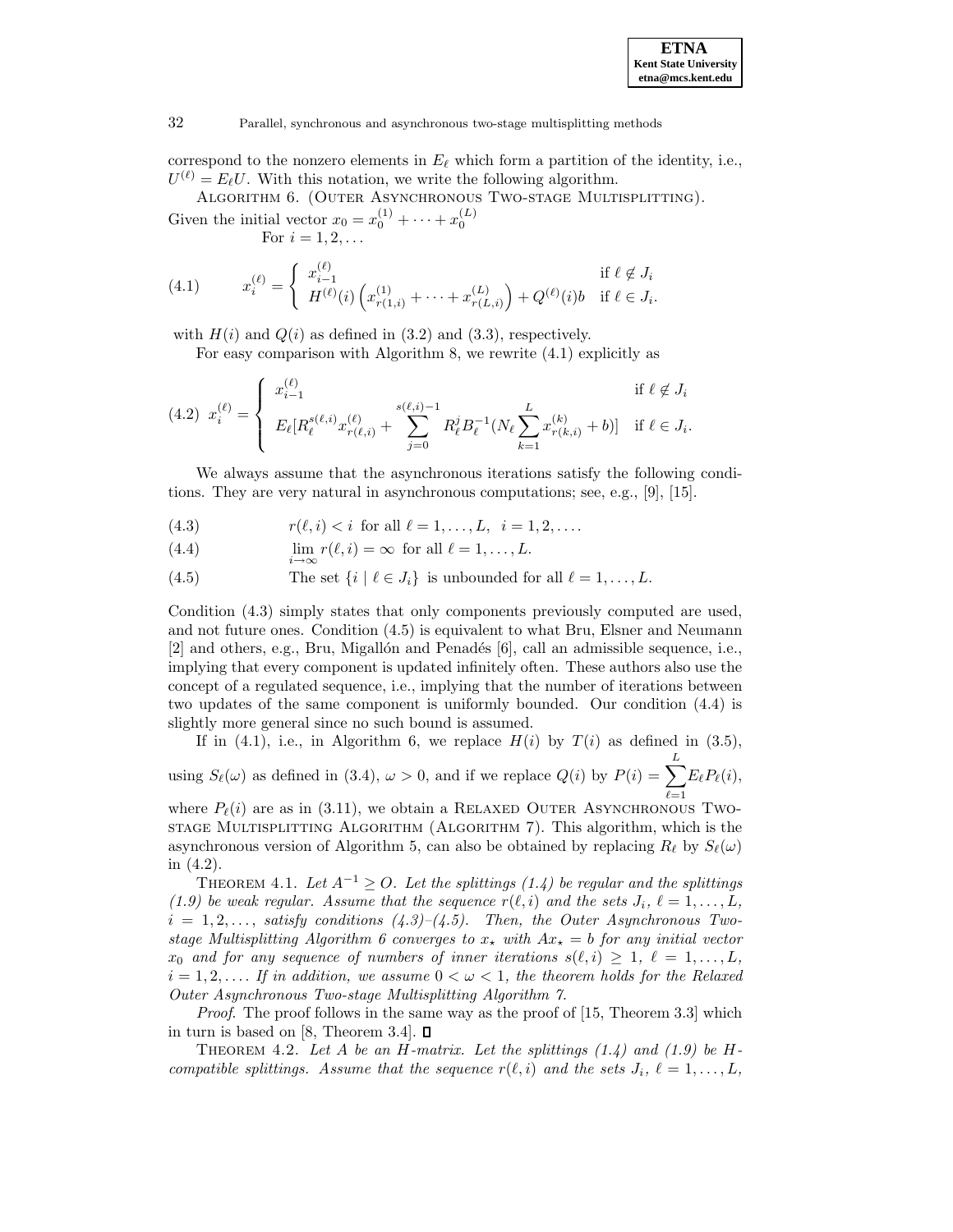**ETNA Kent State University etna@mcs.kent.edu**

#### Bru, Migallón, Penadés and Szyld 33

 $i = 1, 2, \ldots$ , satisfy conditions  $(4.3)$ – $(4.5)$ . Then, the Outer Asynchronous Twostage Multisplitting Algorithm 6 converges to  $x_{\star}$  with  $Ax_{\star} = b$  for any initial vector  $x_0$  and for any sequence of numbers of inner iterations  $s(\ell,i) \geq 1, \ell = 1,\ldots,L$ ,  $i = 1, 2, \ldots$  If in addition, we assume  $0 < \omega < 1$ , the theorem holds for the Relaxed Outer Asynchronous Two-stage Multisplitting Algorithm 7.

*Proof.* The proof follows in the same way as the proof of [15, Theorem 3.4].  $\Box$ 

We consider now asynchronous two-stage multisplittings algorithm where, at each inner iteration, the most recent information from the other parts of the iterate is used. In other words, the parts  $x_{r(k,i)}^{(k)}$  in the sum in (4.2) may differ for different values of  $j, j = 0, \ldots, s(\ell, i) - 1 \; (\ell \in J_i)$ . To reflect this, we therefore use indices of the form  $r(k, j, i)$ . Thus, for example, if the subvector  $x_i^{(1)} = E_1 x_i$  is being computed by one processor, one component at a time, the computed components can be read by the other processors and used in the computation of the other subvectors  $x^{(\ell)}$ , before all components of  $x_i^{(1)}$  are computed, and  $x_{r(1,j,i)}^{(1)}$  may change for different j,  $j = 0, \ldots, s(\ell, i) - 1 \ (\ell \in J_i)$  while  $x_i^{(1)}$  is being computed. These algorithms are called totally asynchronous to distinguish them from the outer asynchronous ones; see [15, section 4] for a discussion of possible advantages of these methods.

ALGORITHM 8. (TOTALLY ASYNCHRONOUS TWO-STAGE MULTISPLITTING). Given the initial vector  $x_0 = x_0^{(1)} + \cdots + x_0^{(L)}$ <br>For  $i = 1, 2, \ldots$ 

For 
$$
i = 1, 2, ...
$$

$$
(4.6) \ \ x_i^{(\ell)} = \begin{cases} \ x_{i-1}^{(\ell)} & \text{if } \ell \notin J_i \\ \ E_{\ell}[R_{\ell}^{s(\ell,i)}x_{r(\ell,0,i)}^{(\ell)} + \sum_{j=0}^{s(\ell,i)-1} R_{\ell}^j B_{\ell}^{-1}(N_{\ell} \sum_{k=1}^L x_{r(k,j,i)}^{(k)} + b)] & \text{if } \ell \in J_i. \end{cases}
$$

Analogous to  $(4.3)$ – $(4.4)$  we now assume

$$
(4.7) \begin{cases} r(k,j,i) < i, \text{ for all } k = 1,\dots, L, \ j = 0,\dots, s(k,i) - 1, \ i = 1,2,\dots, \\ \lim_{i \to \infty} \min_{j=0,\dots,s(k,i)-1} r(k,j,i) = \infty, \text{ for all } k = 1,\dots, L. \end{cases}
$$

Again, if  $R_\ell$  is replaced by  $S_\ell(\omega)$  in (4.6) we obtain a RELAXED TOTALLY ASYNchronous Two-stage Multisplitting Algorithm (Algorithm 9).

THEOREM 4.3. Let  $A^{-1} \geq O$ . Let the splittings (1.4) be regular and the splittings (1.9) be weak regular. Assume that the numbers  $r(k, j, i)$  and the sets  $J_i$ ,  $k = 1, \ldots, L$ ,  $i = 1, 2, \ldots$ , satisfy conditions (4.5) and (4.7). Then, the Totally Asynchronous Twostage Multisplitting Algorithm 8 converges to  $x_{\star}$  with  $Ax_{\star} = b$  for any initial vector  $x_0$  and for any sequence of numbers of inner iterations  $s(\ell,i) \geq 1, \ell = 1,\ldots,L$ ,  $i = 1, 2, \ldots$  If in addition, we assume  $0 < \omega < 1$ , the theorem holds for the Relaxed Totally Asynchronous Two-stage Multisplitting Algorithm 9.

Proof. The proof follows in the same way as the proof of [15, Theorem 4.3] which in turn is based on [9, Theorem 2.1].  $\square$ 

THEOREM 4.4. Let A be an H-matrix. Let the splittings  $(1.4)$  and  $(1.9)$  be Hcompatible splittings. Assume that the numbers  $r(k, j, i)$  and the sets  $J_i$ ,  $k = 1, \ldots, L$ ,  $i = 1, 2, \ldots$ , satisfy conditions (4.5) and (4.7). Then, the Totally Asynchronous Twostage Multisplitting Algorithm 8 converges to  $x_{\star}$  with  $Ax_{\star} = b$  for any initial vector  $x_0$  and for any sequence of numbers of inner iterations  $s(\ell,i) \geq 1, \ell = 1,\ldots,L$ ,  $i = 1, 2, \ldots$  If in addition, we assume  $0 < \omega < 1$ , the theorem holds for the Relaxed Totally Asynchronous Two-stage Multisplitting Algorithm 9.

*Proof.* The proof follows in the same way as the proof of [15, Theorem 4.4].  $\square$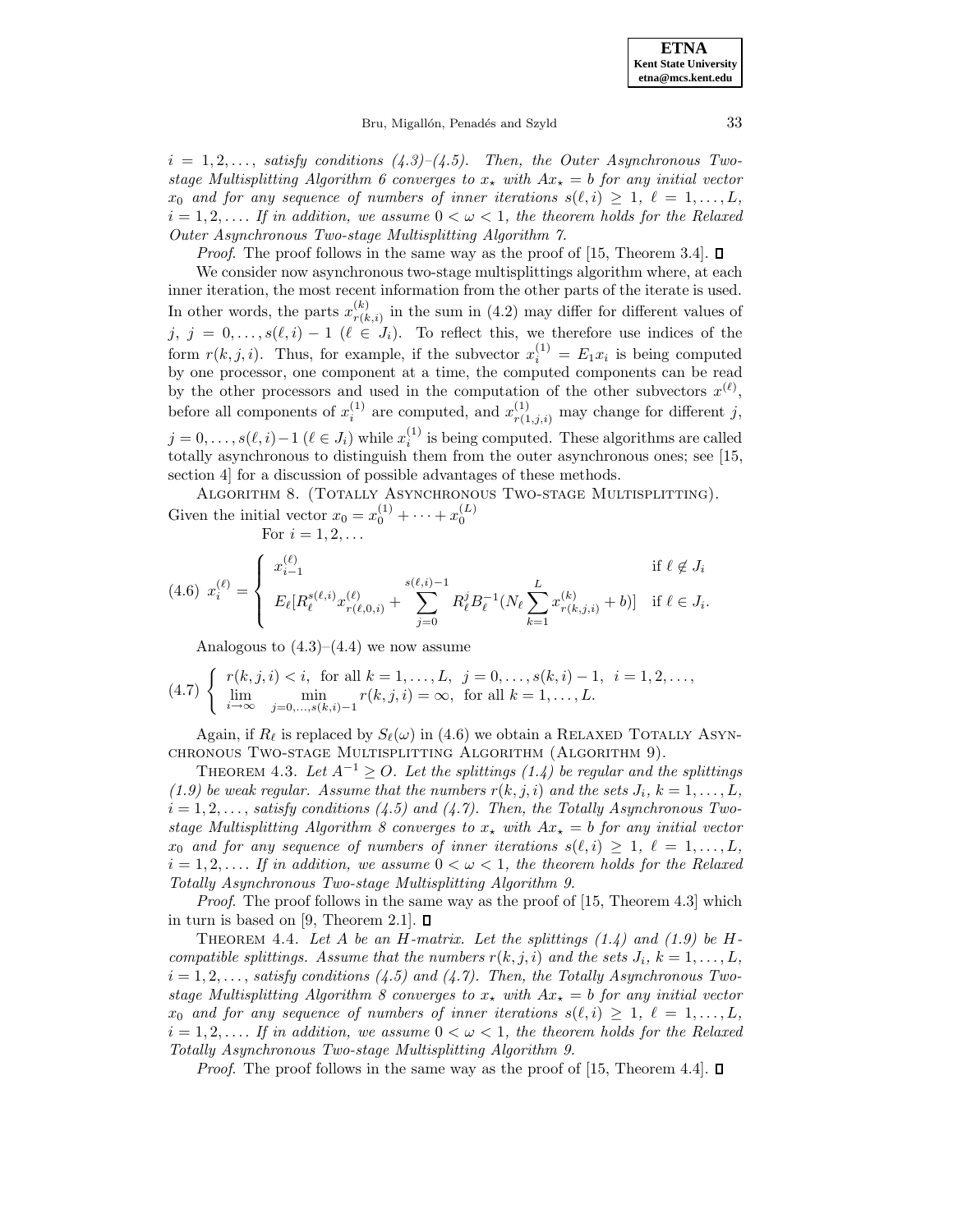**5. Numerical Experiments.** We implemented the synchronous and outer asynchronous algorithms described in this paper on a shared memory computer Alliant FX/80 with 8 vector processors. We considered the problem of Laplace's equation satisfying Dirichlet boundary conditions in the rectangle  $\Omega = [0, a] \times [0, b]$ . We discretized, using five point finite differences, the domain  $\Omega$  with  $J \times K$  points equally spaced by h. This discretization yields the linear system  $(1.1)$ , where A is block tridiagonal,  $A = \text{tridiag } [-I, B, -I]$ , where I and B are  $K \times K$  matrices, I is the identity, and the matrix  $B = \text{tridiag } [-1, 4, -1]$ . Thus, A has  $J \times J$  blocks of size  $K \times K$ . It follows directly that  $A$  is an  $M$ -matrix, and thus also an  $H$ -matrix.

In order to fully utilize the 8 processors, we let  $L = 8$ . The matrix A can be written as



where  $D_\ell = \text{tridiag } [-I, B, -I]$  is of order  $n_\ell, \ell = 1, \ldots, 8$ ; cf. (1.2). Consider an (outer) Block Jacobi Algorithm, and thus we have the matrices  $M_{\ell} =$  Diag  $[D_1,D_2,$  $\ldots, D_8$ ,  $\ell = 1, \ldots, 8$ , and  $N_{\ell}$  such that  $A = M_{\ell} - N_{\ell}$ . The matrices  $E_{\ell}, \ell = 1, \ldots, 8$ , are partitioned according to the structure of the matrices  $M_\ell$ , with the  $\ell$ th block equal to the identity block and 0's elsewhere, i.e., they form a partition of the identity; see the discussion after Algorithm 2. Thus, when we perform  $s(\ell,i)$  steps of an iterative method to solve the linear system  $M_{\ell}y = N_{\ell}x_{i-1} + b$ , we only need to update the  $\ell$ th block of y; see (1.5) and (1.6). In the experiments reported here,  $s(\ell, i)$  steps of the SOR method are performed to approximate the linear systems (1.5) .

Experiments were performed with matrices of different orders. The results are similar for all matrices; see [32]; and therefore we only present here results for  $n =$ 5632. The matrix A has  $J = 11$  diagonal blocks B of size  $K = 512$ , and we chose  $n_{\ell} = 1024$ , for  $\ell = 1, 2, 3$ , and  $n_{\ell} = 512$ , for  $\ell = 4, \ldots, 8$ , to study the effect of different number of nonzeros in  $E_\ell$ . With this choice, we can obtain a good load balance by having processors 4–8 perform twice as many (inner) iterations as processors 1–3. Recall that in this example the number of nonzeros is proportional to the order of the blocks. This example is similar to the situation in which the diagonal blocks correspond to natural physical structures of different size, or to a discretization of varying resolution.

We report the CPU time in seconds (for the concurrent compilation) as function of different relaxation parameters  $\omega > 0$  for selected values of the non-stationary parameters  $s(\ell,i)$ . In Figure 5.1 the results for the synchronous algorithms are presented. We use the notation  $2^3 4^5$  to represent the non-stationary parameters  $s(\ell,i) = 2$  for  $\ell = 1, 2, 3$  and  $s(\ell, i) = 4$  for  $\ell = 4, \ldots, 8$ , for all  $i = 1, \ldots$ , i.e., to represent that each of the first three processors updates its vector twice and each of the last five processors updates its vector four times, in any outer iteration. Similar notation is used for other values of the non-stationary parameters. In Figure 5.1 it can be observed that the CPU time for the algorithm with one inner iteration  $(s(\ell,i) = 1, \text{ or } 1^8)$  is larger than that for the other cases, both in the stationary case with more inner iterations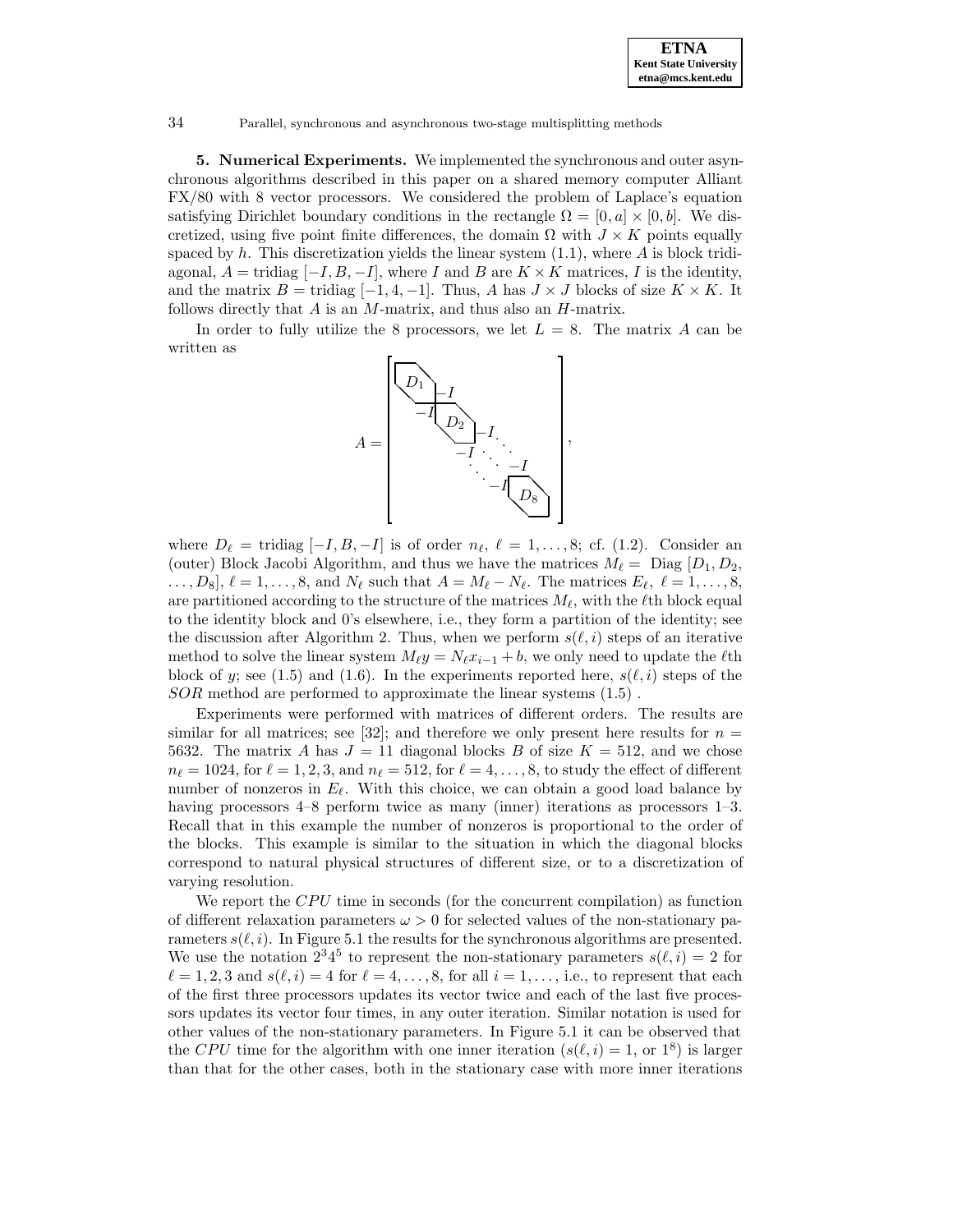



FIG. 5.1. Synchronous algorithms,  $n = 5632$ .

or in the non-stationary cases.

We point out that in the proofs of theorems 3.2–4.4, the restriction  $\omega \leq 1$  is needed so that (3.7) holds. Nevertheless, as can be seen in the experiments reported here, the conclusions of the theorems hold in these examples for certain  $\omega > 1$ .



FIG. 5.2. Asynchronous algorithms,  $n = 5632$ .

In Figure 5.2 the CPU time of the corresponding outer asynchronous algorithms are presented. In this case, non-stationary algorithms behave better than the stationary ones. Observe that when  $\omega$  is optimal, all versions give similar times, but when  $\omega$  is less than the optimal value, in particular when  $\omega = 1$ , the non-stationary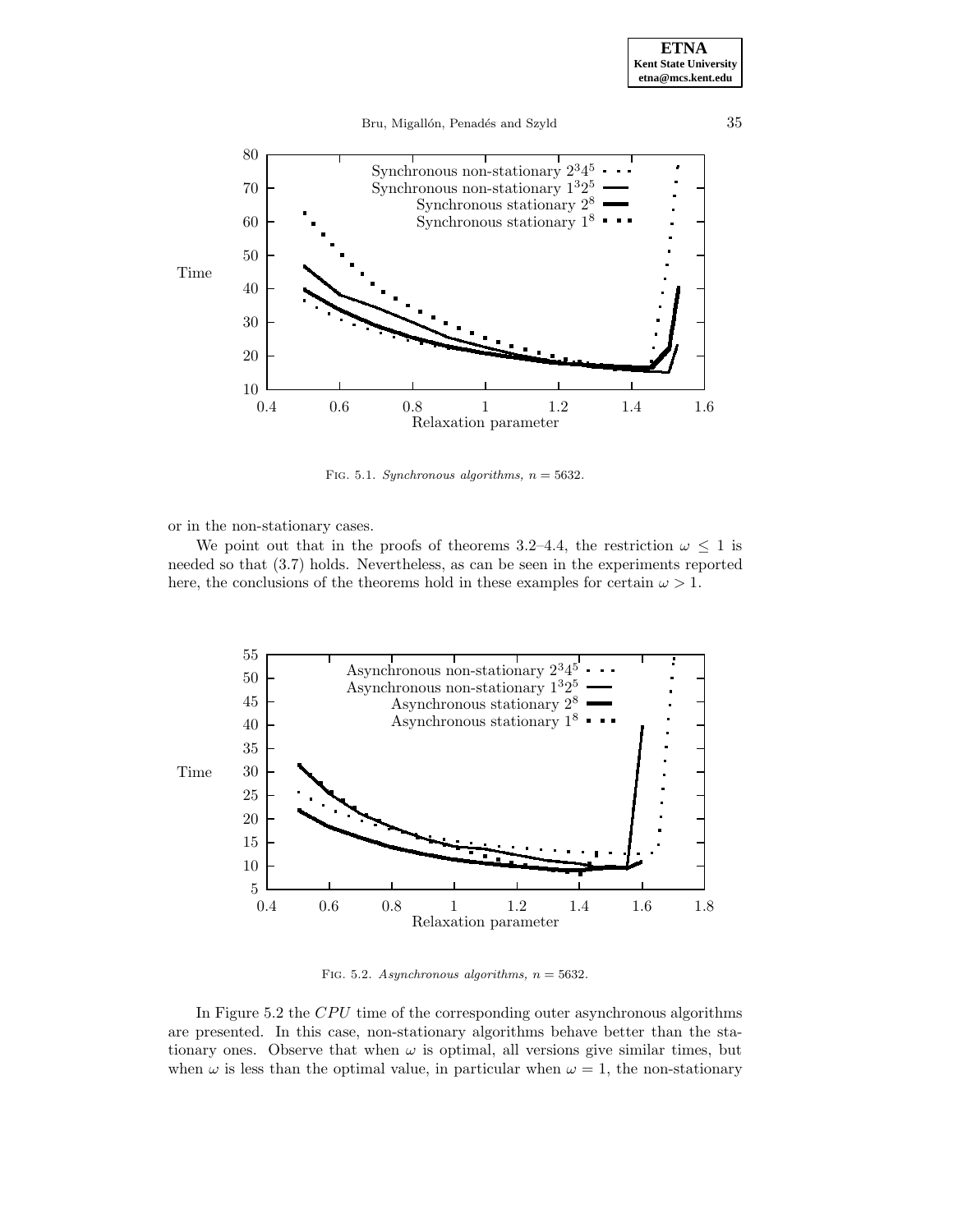schemes produce faster convergence. Finally, we note that, with the choice of the orders  $n_\ell$  used to achieve good load balancing, the asynchronous algorithms are better than the synchronous algorithms. Figure 5.3 illustrates this consideration for the non-stationary parameters  $2^3 4^5$ .



FIG. 5.3. Synchronous and asynchronous algorithms,  $n = 5632$ .

**6. Conclusion.** We have shown that, under certain conditions, the synchronous and asynchronous two-stage multisplitting algorithms presented in this paper converge for any number of inner iterations  $s(\ell,i)$ . This theory permits the use of different stopping criteria for the inner iterations, e.g., by specifying a certain tolerance for the inner residual; cf. Golub and Overton [17], [18].

The choice of optimal sequences  $s(\ell,i)$  – or simply good ones – is problem dependent, and not very well understood. In our experience, often few inner iterations produce good overall convergence results. Moreover, in multiprocessors, a good choice for this sequence is one which counterweights the work in each processor, producing a good overall load balance. The experiments in section 5 illustrate such choices.

**Acknowledgments.** We acknowledge and appreciate the referees' questions and recommendations which led to improvements in the paper.

# REFERENCES

- [1] Abraham Berman and Robert J. Plemmons, Nonnegative Matrices in the Mathematical Sciences. Academic Press, New York, third edition, 1979. Reprinted by SIAM, Philadelphia, 1994.
- [2] Rafael Bru, Ludwig Elsner, and Michael Neumann, Models of parallel chaotic iteration methods, Linear Algebra Appl., 103 (1988), pp. 175–192.
- [3]  $\_\_\_\_\$ convergence of infinite products of matrices and inner-outer iteration schemes, Electron. Trans. Numer. Anal., 2 (1994), pp. 183–193.
- [4] Rafael Bru and Robert Fuster, Parallel chaotic extrapolated Jacobi method, Appl. Math. Lett., 3 (1990), pp. 65–69.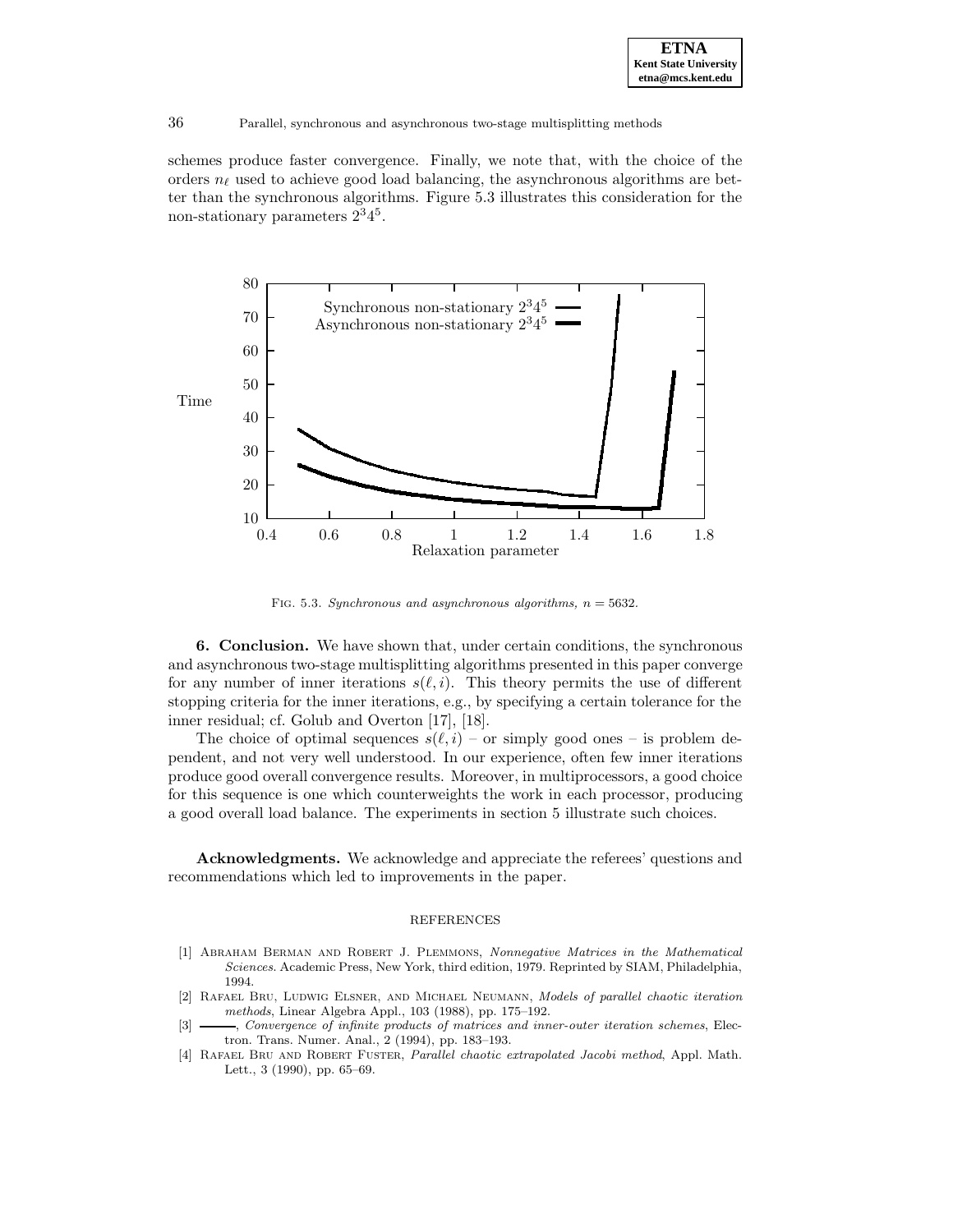# Bru, Migallón, Penadés and Szyld 37

- [5] RAFAEL BRU, VIOLETA MIGALLÓN, AND JOSÉ PENADÉS, Chaotic inner-outer iterative schemes, in Proc. of the Fifth SIAM Conference on Applied Linear Algebra, J. G. Lewis, ed., SIAM Press, Philadelphia, 1994, pp. 434–438.
- [6] , Chaotic methods for the parallel solution of linear systems, Comput. Systems Engrg., to appear.
- [7] Wang Deren, On the convergence of the parallel multisplitting AOR method, Linear Algebra Appl., 154 (1991), pp. 473–486.
- [8] Mouhamed Nabih El Tarazi, Some convergence results for asynchronous algorithms, Numer. Math., 39 (1982), pp. 325–340.
- [9] Andreas Frommer, On asynchronous iterations in partially ordered spaces, Numer. Funct. Anal. Optim., 12 (1991), pp. 315–325.
- [10] ANDREAS FROMMER AND GÜNTER MAYER, Convergence of relaxed parallel multisplitting methods, Linear Algebra Appl., 119 (1989), pp. 141–152.
- [11]  $\_\_\_\_\_$  On the theory and practice of multisplitting methods in parallel computation, Computing, 49 (1992), pp. 63–74.
- [12] ANDREAS FROMMER AND BERT POHL, A comparison result for multisplittings based on overlapping blocks and its application to waveform relaxation methods, Technical Report 93-05, Eidgenössiche Technische Hochschule, Seminar für Angewandte Mathematik, Zurich, May 1993. Numer. Linear Algebra Appl., 2(4), (1995), to appear.
- [13]  $\longrightarrow$ , Comparison results for splittings based on overlapping blocks, in Proc. of the Fifth SIAM Conference on Applied Linear Algebra, J. G. Lewis, ed., SIAM Press, Philadelphia, 1994, pp. 29–33.
- [14] ANDREAS FROMMER AND DANIEL B. SZYLD, H -splittings and two-stage iterative methods, Numer. Math., 63 (1992), pp. 345–356.
- [15]  $\_\_\_\_\$  Asynchronous two-stage iterative methods, Numer. Math., 69 (1994), pp. 141–153.
- [16] ROBERT FUSTER, VIOLETA MIGALLÓN, AND JOSÉ PENADÉS, Parallel chaotic extrapolated like-Jacobi methods, Linear Algebra Appl., to appear.
- [17] GENE H. GOLUB AND MICHAEL L. OVERTON, Convergence of a two-stage Richardson iterative procedure for solving systems of linear equations in Numer. Anal., G.A. Watson, ed., Proc. of the Ninth Biennial Conference, Dundee, Scotland, 1981, Lecture Notes in Mathematics 912, Springer Verlag, New York, 1982, pp. 128–139.
- [18]  $\longrightarrow$ , The convergence of inexact Chebyshev and Richardson iterative methods for solving linear systems, Numer. Math., 53 (1988), pp. 571–593.
- [19] Apostolos Hadjidimos and Dimitrios Noustos, On a matrix identity connecting iteration operators associated with a p-cyclic matrix, Linear Algebra Appl., 182 (1993), pp. 157–177.
- [20] ALSTON S. HOUSEHOLDER, The Theory of Matrices in Numerical Analysis, Blaisdell, Waltham, Mass. 1964. Reprinted by Dover, New York, 1975.
- [21] Mark T. Jones and Daniel B. Szyld, Two-stage multisplitting methods with overlapping blocks, Technical Report 94-31, Department of Mathematics, Temple University, Philadelphia, Pa., March 1994. Also Available as Technical Report CS-94-224, Computer Science Department, University of Tenessee, Knoxville, March 1994. Numer. Linear Algebra Appl., to appear.
- [22] PAUL J. LANZKRON, DONALD J. ROSE, AND DANIEL B. SZYLD, Convergence of nested classical iterative methods for linear systems, Numer. Math., 58 (1991), pp. 685–702.
- [23] IVO MAREK AND DANIEL B. SZYLD, Splittings of M-operators: Irreducibility and the index of the iteration operator, Numer. Funct. Anal. Optim., 11 (1990), pp. 529–553.
- [24] GÜNTER MAYER, Comparison theorems for iterative methods based on strong splittings, SIAM J. Numer. Anal., 24 (1987), pp. 215–227.
- [25] ARNOLD NEUMAIER, New techniques for the analysis of linear interval equations, Linear Algebra Appl., 58 (1984), pp. 273–325.
- [26] MICHAEL NEUMANN AND ROBERT J. PLEMMONS, Convergence of parallel multisplitting iterative methods for M-matrices, Linear Algebra Appl., 88 (1987), pp. 559–573.
- [27] Nancy K. Nichols, On the convergence of two-stage iterative processes for solving linear equations, SIAM J. Numer. Anal., 10 (1973), pp. 460–469.
- [28] DIANNE P. O'LEARY AND ROBERT E. WHITE,. Multi-splittings of matrices and parallel solution of linear systems, SIAM J. on Algebraic and Discrete Math., 6 (1985), pp. 630–640.
- [29] James M. Ortega and Werner C. Rheinboldt, Iterative Solution of Nonlinear Equations in Several Variables, Academic Press, New York and London, 1970.
- [30] ALEXANDER M. OSTROWSKI, Über die Determinanten mit überwiegender Hauptdiagonale, Comentarii Mathematici Helvetici, 10 (1937), pp. 69–96.
- [31] Reterminanten mit überwiegender Hauptdiagonale und die absolute Konvergenz von linearen Iterationsprozessen, Comentarii Mathematici Helvetici, 30 (1956), pp. 175–210.